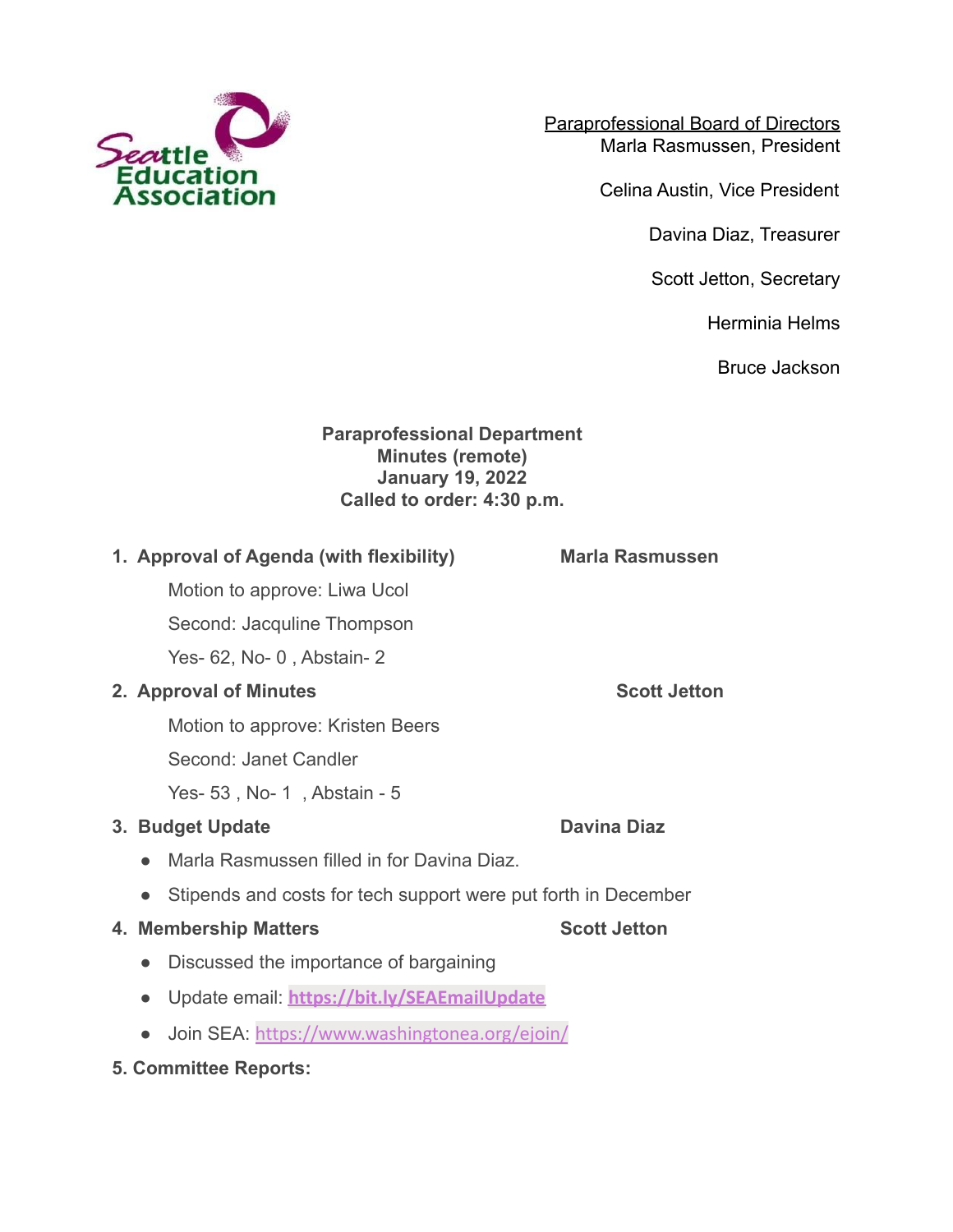- o PD Meeting tomorrow
- o Committee is seeking additional PD resources
- o Mini Helms showed how to log clock hours into the OSPI website. (FCS and General Cert)
	- Seattlewea.org -> Paraprofessionals (bottom of page) -> scroll to locate link for logging clock hours.

## **● By-Laws Celina Austin and Micheal**

### **Melonson**

o Celina was not present for the meeting. This discussion is postponed until the February meeting.

### **6. Black Lives Matter at School <b>Bruce Jackson**

- **●** School Desegregation
- blacklivesmatteratschool.com
- The Little Rock Nine
- January 31 February 4 (BLM at schools week)
- [https://docs.google.com/presentation/d/e/2PACX-1vTesbePM8-an3h42ikM6xAdtv](https://docs.google.com/presentation/d/e/2PACX-1vTesbePM8-an3h42ikM6xAdtvkOrgS6DeuLRr9fah-AsRNOr8NtMYTX6yNF8PtspXTJkuwRu-AzHd21/pub?start=false&loop=false&delayms=3000) [kOrgS6DeuLRr9fah-AsRNOr8NtMYTX6yNF8PtspXTJkuwRu-AzHd21/pub?start=](https://docs.google.com/presentation/d/e/2PACX-1vTesbePM8-an3h42ikM6xAdtvkOrgS6DeuLRr9fah-AsRNOr8NtMYTX6yNF8PtspXTJkuwRu-AzHd21/pub?start=false&loop=false&delayms=3000) [false&loop=false&delayms=3000](https://docs.google.com/presentation/d/e/2PACX-1vTesbePM8-an3h42ikM6xAdtvkOrgS6DeuLRr9fah-AsRNOr8NtMYTX6yNF8PtspXTJkuwRu-AzHd21/pub?start=false&loop=false&delayms=3000)
- **7. General Certificate/Subject Matter/Advanced Marla Rasmussen**
	- LEARN: MySPS -> scroll to find NeoGov
	- New hires need to complete 14 hours in the first year (Fundamental Course of Study)
	- General Certificate: Must log clock hours for this certificate.
		- May need a cost center item to log hours for completing 14 hours.
		- Can complete the subject matter certificates (English Language Learners and Special Education).
- **8. Health and Safety in your buildings: ALL**
	- **● How is it impacting you? How many positions do you cover in a day?**